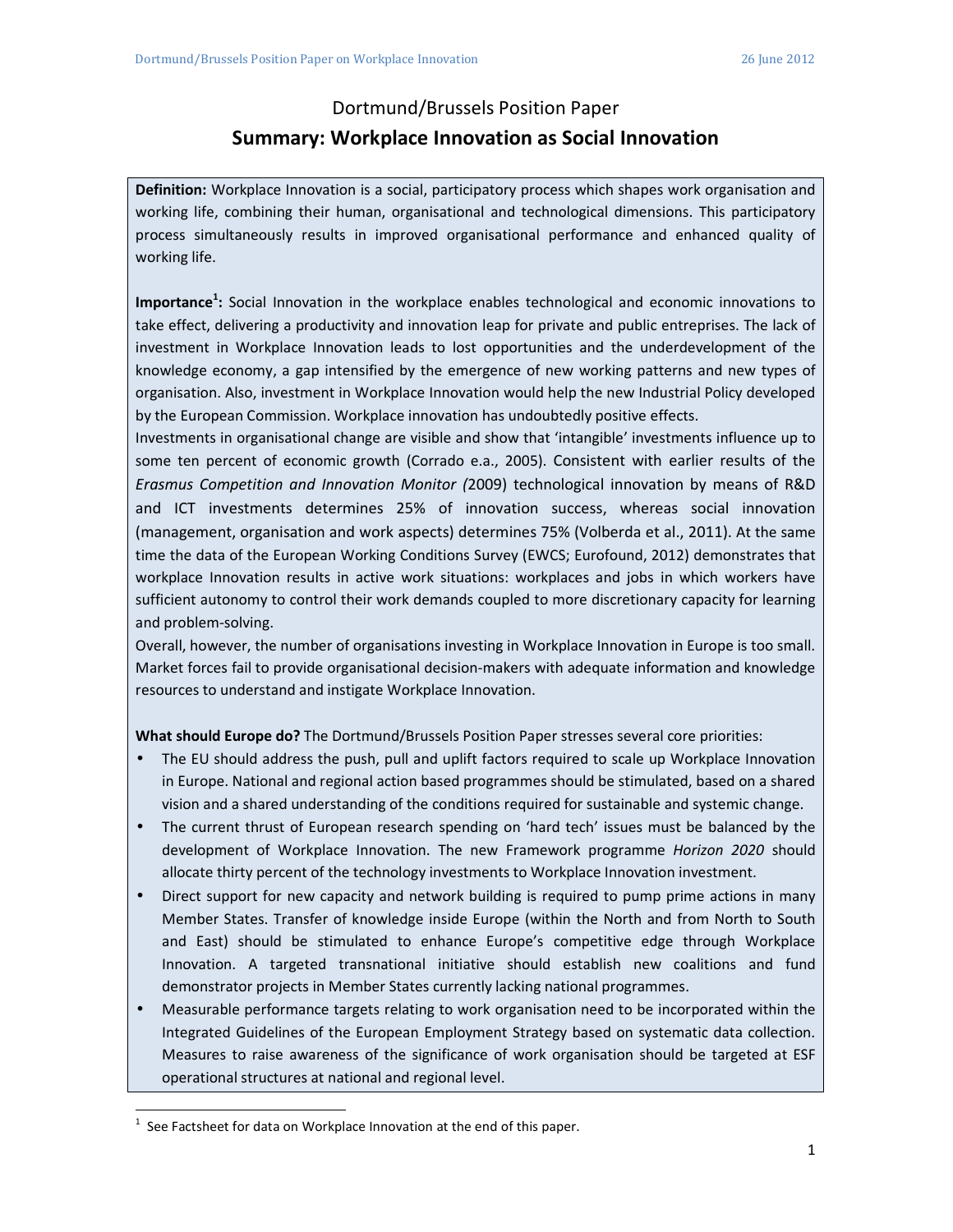Dortmund/Brussels Position Paper<sup>2</sup>

# **Workplace Innovation as Social Innovation**

This paper, reflecting the views of a diverse body of practitioners and experts across several Member States, argues that Workplace Innovation needs to be recognised as a core element within the EU policy framework. The paper demonstrates that the competitive and social advantage of Europe depends greatly on how our workplaces are shaped, and outlines the key role of the EU in enabling Workplace Innovation to achieve its full potential in realising the goals of the Europe 2020 Strategy. In this Position Paper we define Workplace Innovation and examine how Europe can support it.

In this way, this Paper fully supports the opinion of the European Economic and Social Committee on 'Innovative workplaces as a source of productivity and quality jobs' (March 2011)<sup>3</sup>. It also builds on the 'Vienna Declaration' on the importance of social innovation research, notably 'Workplace Innovations for smarter and better working' (November 2011)<sup>4</sup>. Likewise it supports the WORK-IN-NET 'Berlin Declaration' (March 2010)<sup>5</sup> which defined core arguments for raising the profile of the workplace in EU policy and research.

Workplace Innovation should be recognised as a core policy issue for the reasons examined below.

## **1 What is Workplace Innovation?**

 $\overline{a}$ 

1.1 Workplace Innovation is defined as a social process which shapes work organisation and working life, combining their human, organisational and technological dimensions.<sup>6</sup> Examples include participative job design, self-organised teams, continuous improvement, high involvement innovation and employee involvement in corporate decision making. Such interventions are highly participatory, integrating the knowledge, experience and creativity of management and employees at all levels of the organisation in a process of co-creation and codesign. This simultaneously results in improved organisational performance and enhanced quality of working life. It is important to see Workplace Innovation not as an end state but as a

 $^2$  The Dortmund/Brussels Position Paper' refers to a seminar in Dortmund, 26 – 27 April 2012, of researchers from a number of European countries, organised by the SFS Dortmund/TU Dortmund, CESO/University of Leuven and TNO. In this seminar, the initiative for the position paper was taken to develop a common frame of reference for joint activities and policy discussions. Next to the Dortmund meeting, lessons learnt from the Brussels meeting on May  $30<sup>th</sup>$  (Ter Kamerenbos) were added to the first draft of the position paper.

 $3$  EESC (European Economic and Social Committee) (2011). Innovative workplaces as a source of productivity and quality jobs. Brussels: EESC.

<sup>&</sup>lt;sup>4</sup> The 'Vienna Declaration' on the most needed social innovations is one of the outcomes of the international conference 'Challenge Social Innovation', Vienna (19 -21 September 2011).

<sup>&</sup>lt;sup>5</sup> WORK-IN-NET: "The Grand Societal Challenge: sustainable European work to withstand global economic change and crisis" (Berlin declaration), Berlin (March 2010).

<sup>&</sup>lt;sup>6</sup> This refers to the HOT-model (combining Human, Organisational, Technological change) in Germany and the TOP-model (combining Technology, Organisation, Personnel) in the Netherlands. Interventions related to both models include redesigning work organisation, human resource management, leadership and management, and supporting / enabling technologies and social media.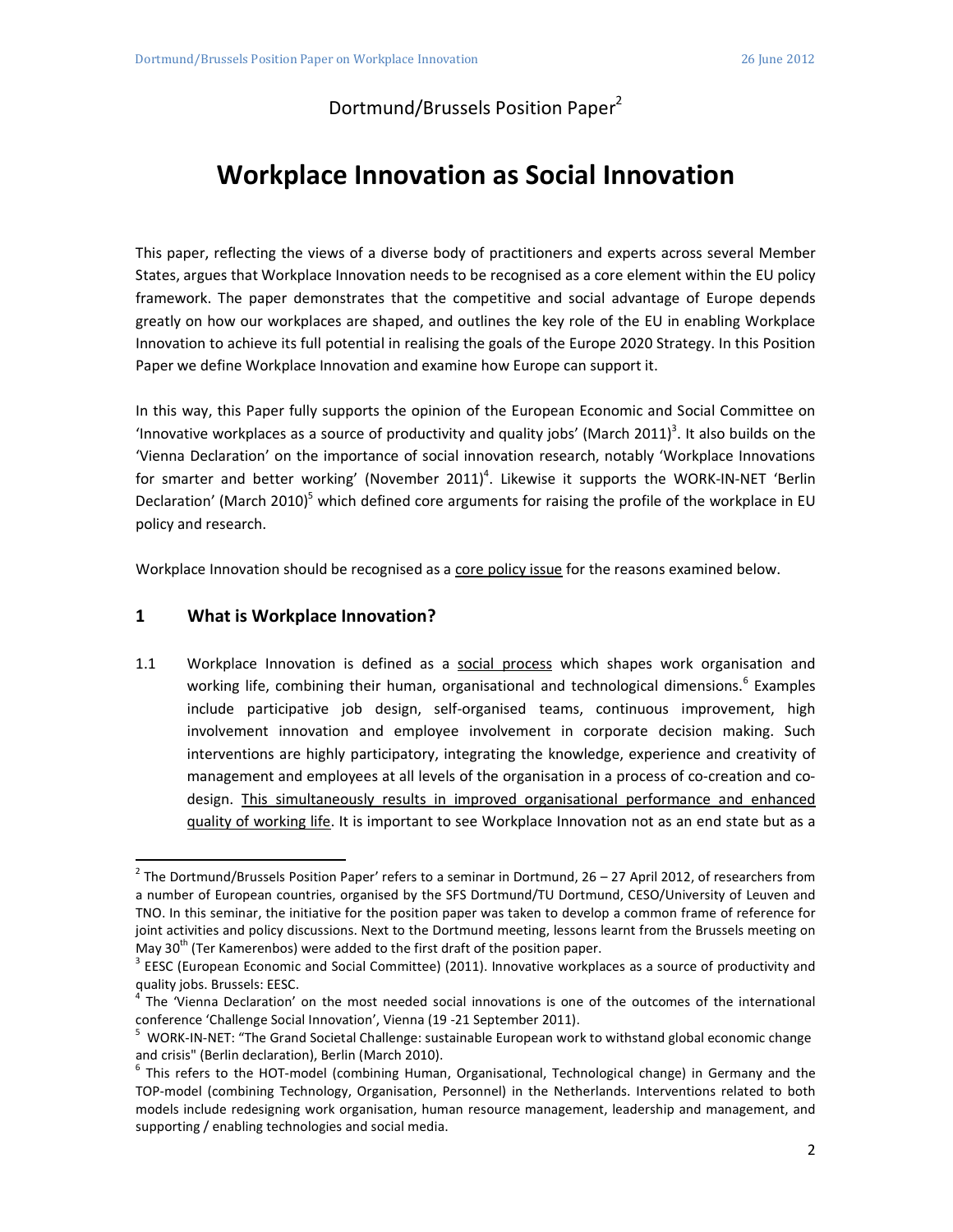dynamic, reflexive process in which all stakeholders are continually engaged in reflecting on, learning about and transforming work processes and employment practices in response to both internal and external drivers.

- 1.2 The wider policy outcome of Workplace Innovation is to contribute to sustainable economic, ecological and social change by fostering the innovative capacity of organisations and individuals. Workplace Innovation is considered a necessary enabler of effective technological innovation. Developing and deploying human talent and fostering a willingness to cooperate are an indispensable component of a versatile network economy, relying heavily on participation, dialogue and self-organisation by engaged individuals working in and between organisations.
- 1.3 Based on this definition, it is clear that Workplace Innovation embraces diverse EU policy fields including Social Innovation Europe, Flagship Initiative Innovation Union, Flagship Initiative New Skills and Jobs, Flagship Initiative on Industrial Policy and Occupational Safety and Health. Defined this way, Workplace Innovation is social in its goals as well as in its means.
- 1.4 'Workplace Innovation' is a unifying concept, bringing together diverse narratives about the workplace and work organisation used at different times and in different Member States. These include work organisation, high performance work systems, learning organisations, workplace social dialogue, and both direct and representative participation.
- 1.5 Little is known about how Workplace Innovation drives and adapts to recent and emerging social developments in the world of work: the growth of self-employed individuals, the growth of the network economy and multi-located working sites, the notion of the mobile and boundless 'workplace', the concept of distributed leadership and management, the changing institutional roles of unions and occupational groupings, the ageing work force, complex patterns of self-organising linkages connecting organisations and individuals, the application of ICTs and the use of social media. These highly unpredictable emerging patterns demand social intelligence and innovative capacity which transcends technical or economic perspectives alone.

### **2 Why is Workplace Innovation essential for the future of Europe?**

- 2.1 Data on the spread of Workplace Innovation practices in Europe is sparse. The small amount of information that is available from the different Member States shows that number of organisations investing in Workplace Innovation is quite limited, at best some fifteen percent across the EU<sup>7</sup>. Workplace Innovation is more common in the North of Europe than in the South, but the gap between evidence-based practice and common practice is extensive throughout Europe.
- 2.2 EU Member States and institutions have committed themselves to pursuing the 'Europe 2020' strategy to help them emerge stronger from the crisis, transforming the EU into a smart, sustainable and inclusive economy delivering high levels of employment, productivity and social cohesion. Innovation is central to this agenda, an argument strongly underlined by the 'Flagship Initiative Innovation Union'. 'Innovation' can be understood in terms of changes in, for example, products and services, new marketing and business methods, new processes to make goods and services, new applications of technology, ICTs and social media, and new ways of working

 $\overline{a}$ 

<sup>&</sup>lt;sup>7</sup> See for example: Oeij, P.R.A., Klein Hesselink, J., Dhondt, S. (2012). Sociale innovatie in Nederland: stilstand is achteruitgang. (Workplace innovation on the Netherlands: Stagnation means decline.) *Tijdschrift voor HRM*, 1, 7- 32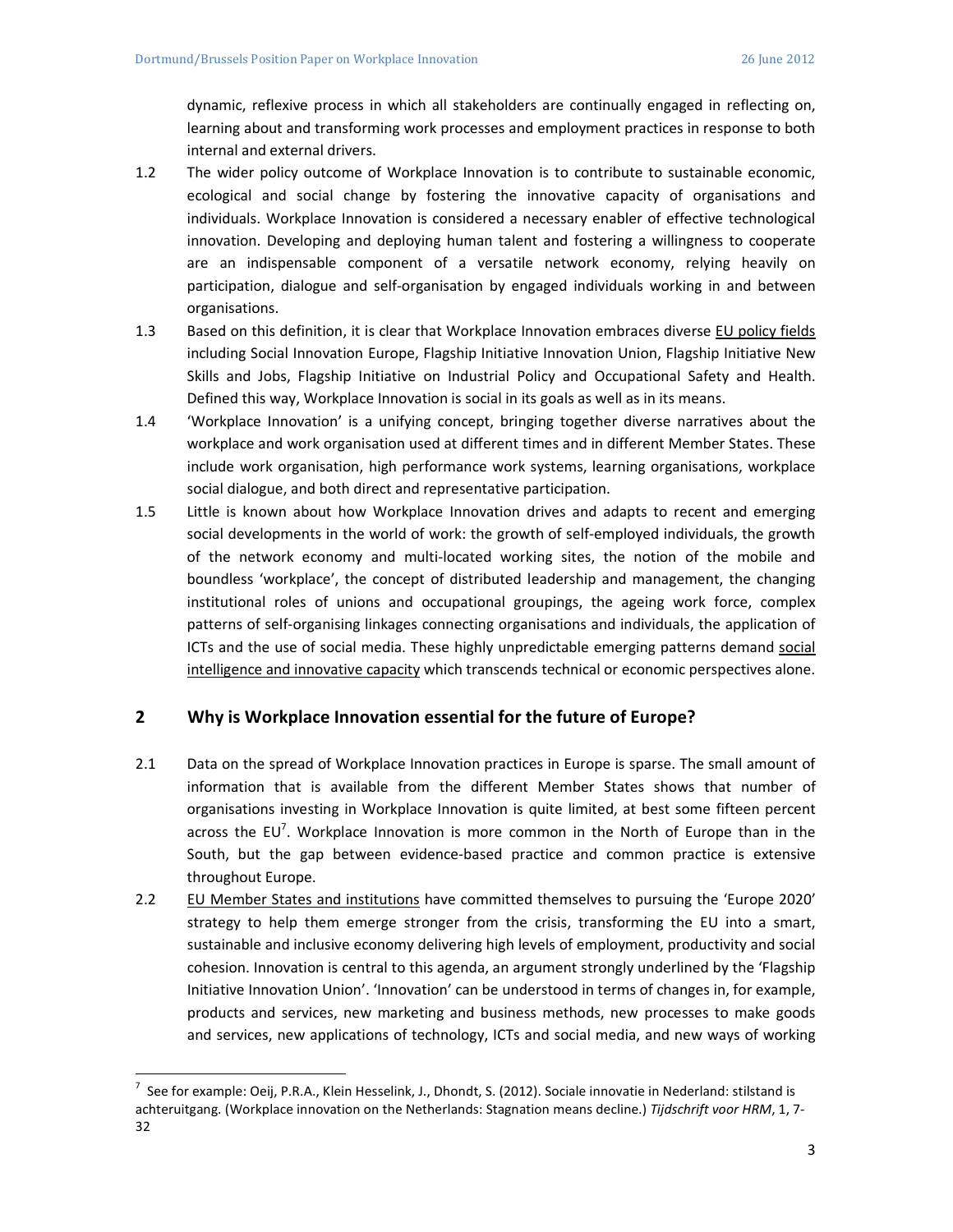of and between individuals in networks, teams or other configurations. The effective and sustainable implementation of such innovations at the organisational level depends on securing convergence between improved economic performance and enhanced quality of working life, reflecting Europe's social market economy and the European Social Model. Workplace Innovation lies at the heart of this convergence. Likewise concepts such as Enterprise 2.0 and Innovation 2.0 represent highly participative approaches in which the organisation of work is co-created by diverse stakeholders. Workplace Innovation builds the innovative capacity of private and public enterprises.

- 2.3 Demographic shifts require employers to be more flexible and more receptive to workforce diversity. This requires new policies at the workplace: more attention to work-life balance, more sensitivity to intergenerational issues and more attention to labour market inclusion. The way that workplaces are shaped needs to change. Workplace Innovation supports such change by engaging active workers and drawing on their knowledge and experience. However a better understanding is required of the ways in which Workplace Innovation addresses demographic and workforce change, and enables successful adaptation to changing labour markets.
- 2.4 New technologies enable work to be undertaken in diverse locations connected by information technologies with the potential to empower individuals to work independently of time and place, even at home. Such ways of working constitute new configurations of social practice which need to be negotiated and shaped through the widest possible participation. Workplace Innovation is the locus of Social Innovation at the organisational level.
- 2.5 In the production of goods and services, work can be organised in ways which either enable or constrain the innovative capacity of the individual worker. Companies and public sector employers should build on the innovative power of their staff. Workplace Innovation creates active work, and active workers are the basis for an active society. Active workers are also more conscious workers, aware of the important connections between ecology, productivity and sustainability. Active work is also healthy work, with a long term effect on ameliorating the increasing cost of cure and care systems. Job autonomy, for instance, is not only an effective means of solving production problems and improving work processes but can also reduce the risk of work related stress.
- 2.6 At the societal level innovation turns out to be a complex issue. Although an exclusive focus on technology as a source of innovation transparently fails to meet the needs of a knowledge and service-based society and economy, concerted action is required to ensure the necessary paradigm shift towards the integration of technological and social perspectives. Social Innovation in the workplace enables technological and economic innovations to take effect and can deliver a productivity jump. It is often a pre-condition for the successful implementation of new technologies. Workplace Innovation is therefore a sine qua non.
- 2.7 At the same time returns on investment in Workplace Innovation, as with other forms of social innovation, are not necessarily found in directly measurable indicators. Rather Workplace Innovation can contribute significantly to the long-term creation of intangible assets and outcomes across a range of social and economic factors. Lack of immediate measurable returns in such cases makes companies and public sector employers hesitant to invest. It is unclear to employers whether new organisational concepts and new technologies such as social media will work and provide sufficient future returns. In short, the market has failed to provide organisational decision-makers with adequate information and knowledge resources to understand and implement approaches which achieve the necessary integration of social, organisational and technical dimensions. At the societal level, the lack of investment into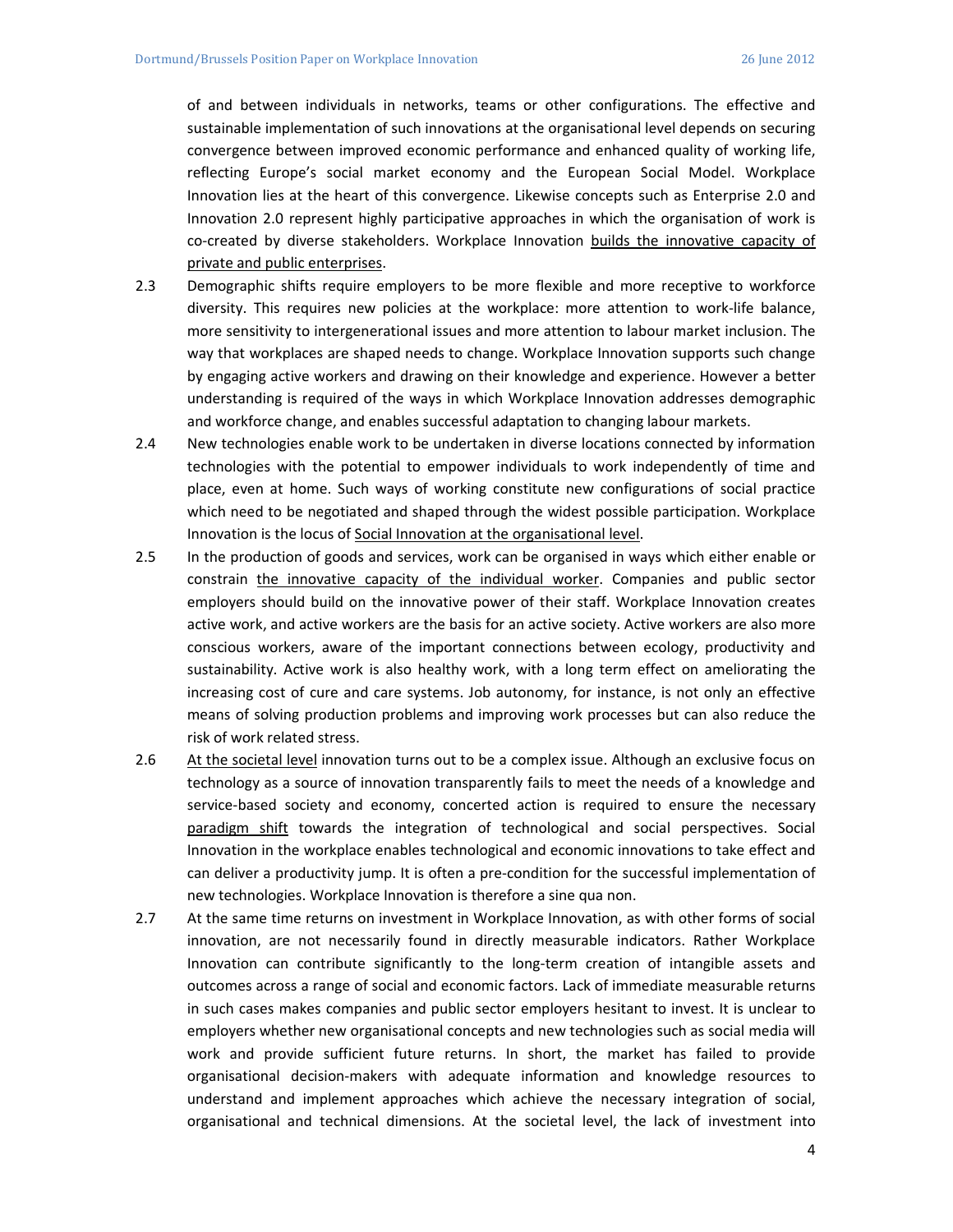Workplace Innovation leads to lost opportunities and less than required knowledge development. To address this market failure it is essential that Workplace Innovation is supported in the same way as innovation research and development.

- 2.8 Technology can also act as an enabler of Workplace Innovation. ICTs can help organisations engage employees and develop participative approaches to change but employers need to gain a better understanding of how this can work in practice.
- 2.9 Several countries and regions have over the years developed programmes to stimulate Workplace Innovation in companies and organisations, some of which receive help from the European Social Fund. That support, although greatly needed, is territorially constrained and not directed at creating a Europe-wide approach to Workplace Innovation. Consequently there are few channels for capturing and distributing lessons from such programmes at the European level. The opportunity to scale up Workplace Innovation and achieve systemic change is not seized. Neither previous nor current European and national initiatives have focused on upscaling Workplace Innovation or on the drivers of systemic change. The barriers to progress (such as risk aversion and insufficient awareness) have not been addressed. Likewise little attention has been paid to raising awareness in ways that stimulate demand from policymakers, companies and social partners for the resources and capacity required to support Workplace Innovation. The urgent need is to identify and resource the intermediaries (social partners, politicians, regional institutions, educational institutions) who can animate demand and instigate forms of social innovation at national and regional levels capable of supporting innovation in the workplace.

### **3 What should Europe do?**

- 3.1 The EU should address the pull, push and uplift factors required to scale up Workplace Innovation in Europe. Support is required to create, develop and sustain national and regional programmes based on a shared vision of Workplace Innovation and a shared understanding of the conditions required for its sustainable development.
- 3.2 **Pull:** Awareness of Workplace Innovation should be created to stimulate demand for such investments. Several measures are needed to achieve such awareness:
	- A common database of evidence-based practice should be created to enhance understanding of Workplace Innovation.
	- Research on Workplace Innovation, in different forms, can help to create sufficient awareness and demand. Action-oriented research into the conditions for effective and sustainable change in organisations remains a priority, establishing the conditions under which improved organisational performance and enhanced quality of working life can converge.
	- The current thrust of European R&D spending into 'hard tech' issues must be balanced by research on Workplace Innovation in order to build a comprehensive view of the conditions for sustainable economic and social progress. The new Framework programme *Horizon 2020* should balance investment in technology with investment in Workplace Innovation. At least thirty percent of invested funds in *Horizon 2020* should be allocated to Workplace Innovation.
	- Workplace Innovation linked to the introduction of new forms of work organisation makes a significant impact on indicators that lie at the heart of Europe 2020, including producti-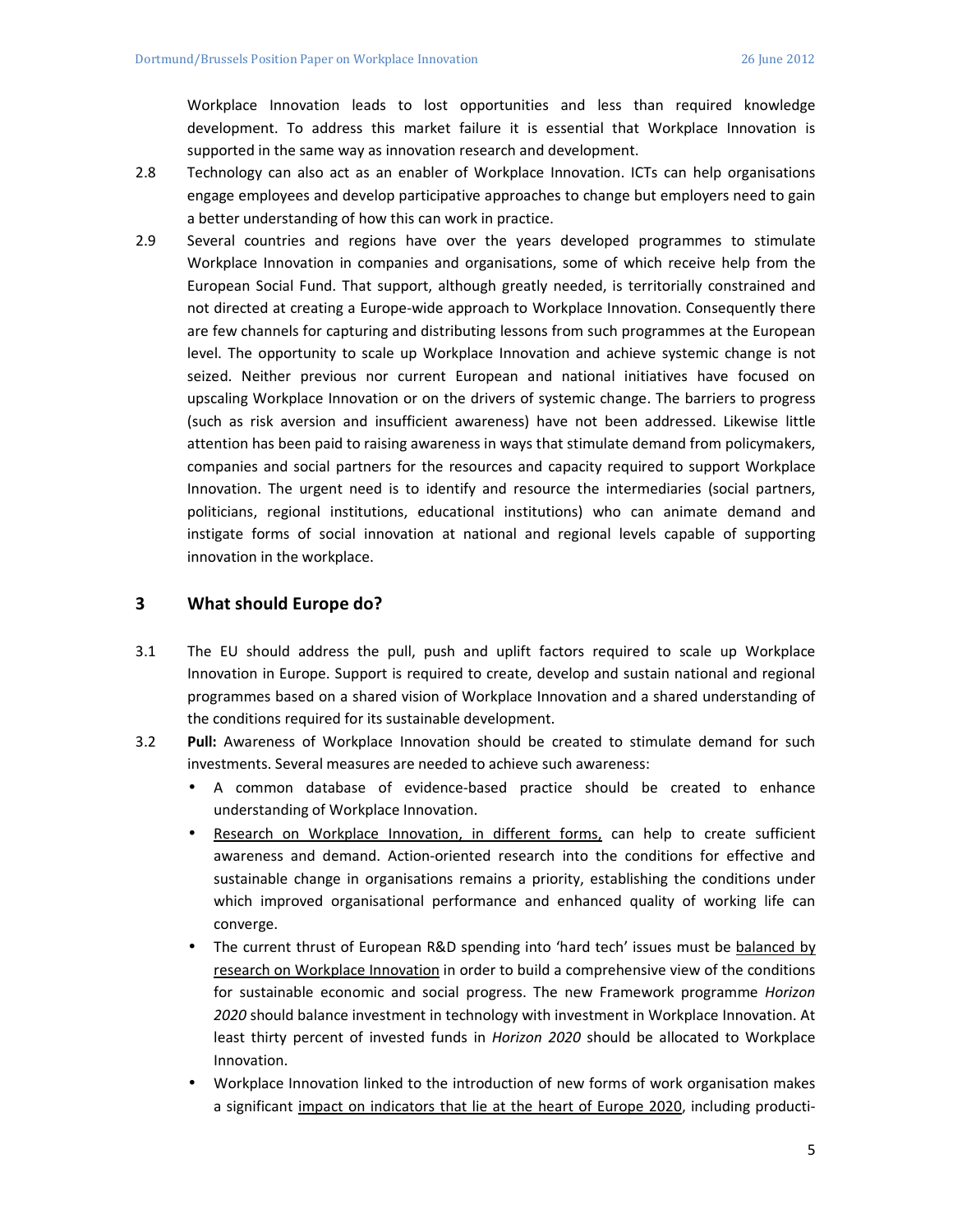vity, innovation, quality of jobs, active ageing, healthy work and the acquisition of appropriate skills. Targeted intervention by public agencies and social partners works as a means of stimulating and resourcing Workplace Innovation in ways that produce win-win outcomes for enterprises and employees. Europe should include such awareness in its narrative on Europe 2020.

- 3.3 **Push:** Work organisation is a critical factor for the success of skills development and enterprise strategies.
	- Funding to promote Workplace Innovation through the ESF should therefore be at the heart of its Operational Programmes at national and regional levels.
	- In a number of Member States, Workplace Innovation is well-established as a policy issue. As Europe grows closer together and companies operate across geographical borders, it becomes even more important that knowledge and practices should be shared between Member States by means of joint programs, networks and collaborative action.
	- Countries and enterprises are already deeply interconnected and face common challenges in embracing globalisation. It is an EU-level responsibility to ensure a structured approach to learning from Europe's diversity and to turn such learning into a unique competitive advantage in the global economy. Diversity management in relation to Workplace Innovation has to be recognised at EU level as an essential means of stimulating and enhancing exchange of knowledge, experience and creative thinking between Member States. Such learning can be done by supporting European Joint Research, or by creating a framework through which more can be learnt from the separate programmes in different countries.
	- Enterprises need support in creating and embedding a holistic innovation culture. Europe already has a vast store of research-based knowledge and case study experience, but little of this exists in a form readily available to practitioners. In part this reflects a lack of translation between languages and in part a lack of translation between academic research and practice. New mechanisms for capturing, distilling and distributing knowledge of work organisation throughout the practitioner community are required.
	- Social partner organisations at national and local levels can play a key role as knowledgeable participants in stimulating, guiding and resourcing workplace change, but they also need help and support to fulfil this role. More support is therefore needed for renewed social dialogue and capacity building actions targeted at national and local social partners.
- 3.4 **Uplift:** Many countries lack the intermediate organisations capable of bringing together policymakers, social partners, researchers and practitioners around collaborative action relating to the modernisation of work organisation.
	- Direct support for the creation of new capacity and network building is required to pump prime actions in many Member States. The transfer of knowledge within Europe (both within the North and from North to the South and East) will help enhance the European competitive edge through Workplace Innovation.
	- A targeted transnational initiative should be launched by the European Commission to resource the establishment of new coalitions and to fund demonstrator projects in Member States which currently lack national programmes. This could be based on convergent actions involving DG Enterprise and Industry, DG Employment, Social Affairs and Inclusion, and DG Regional Policy.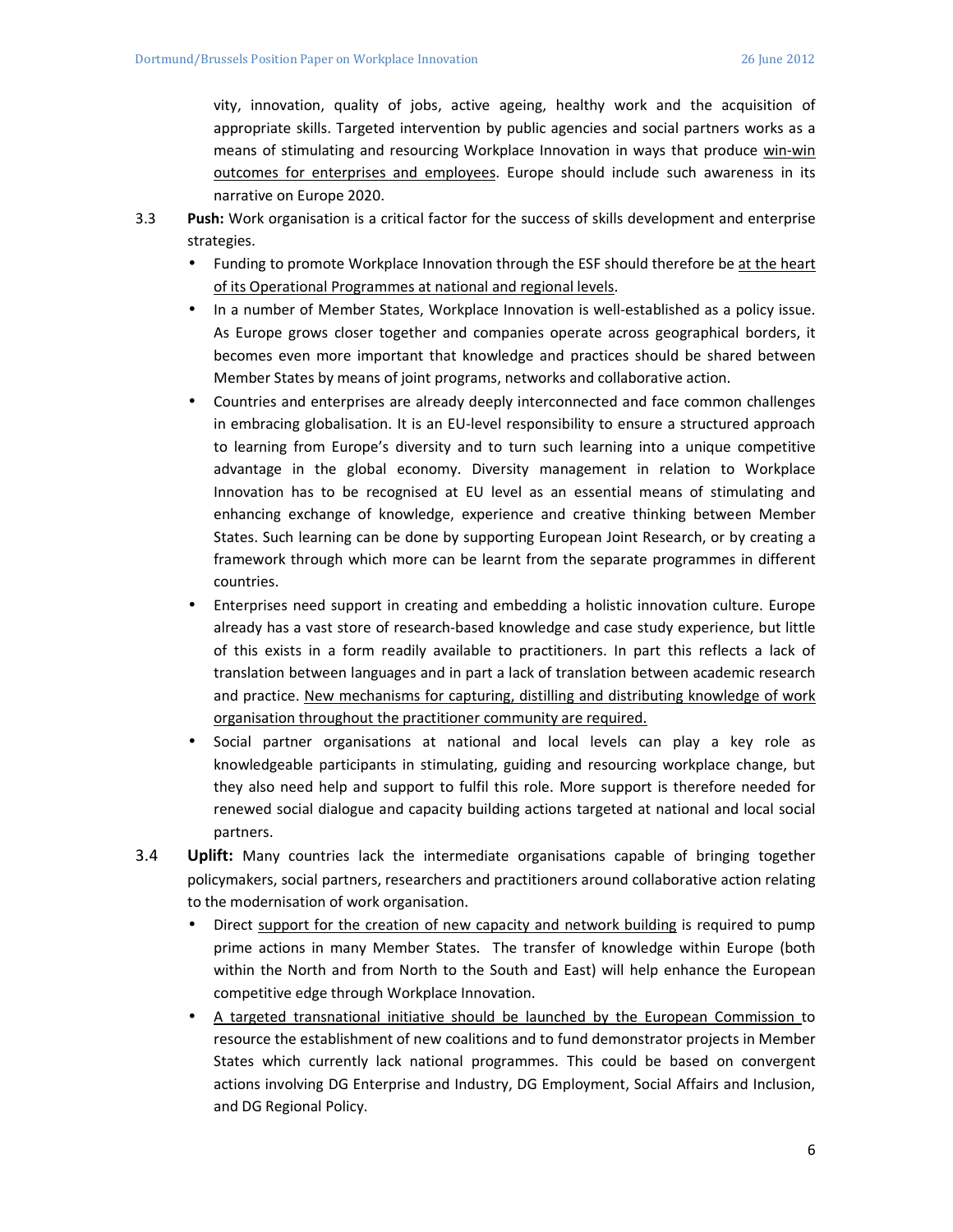• Workplace Innovation can enhance policy effectiveness**.** 'Work organisation' appears frequently as an issue in EU policy documentation and even in the European Social Fund, but there is insufficient evidence of its translation into action. Measurable performance targets relating to work organisation need to be incorporated within the Integrated Guidelines based on systematic data collection. Measures to raise awareness of the significance of work organisation should be targeted at ESF operational structures at national and regional level.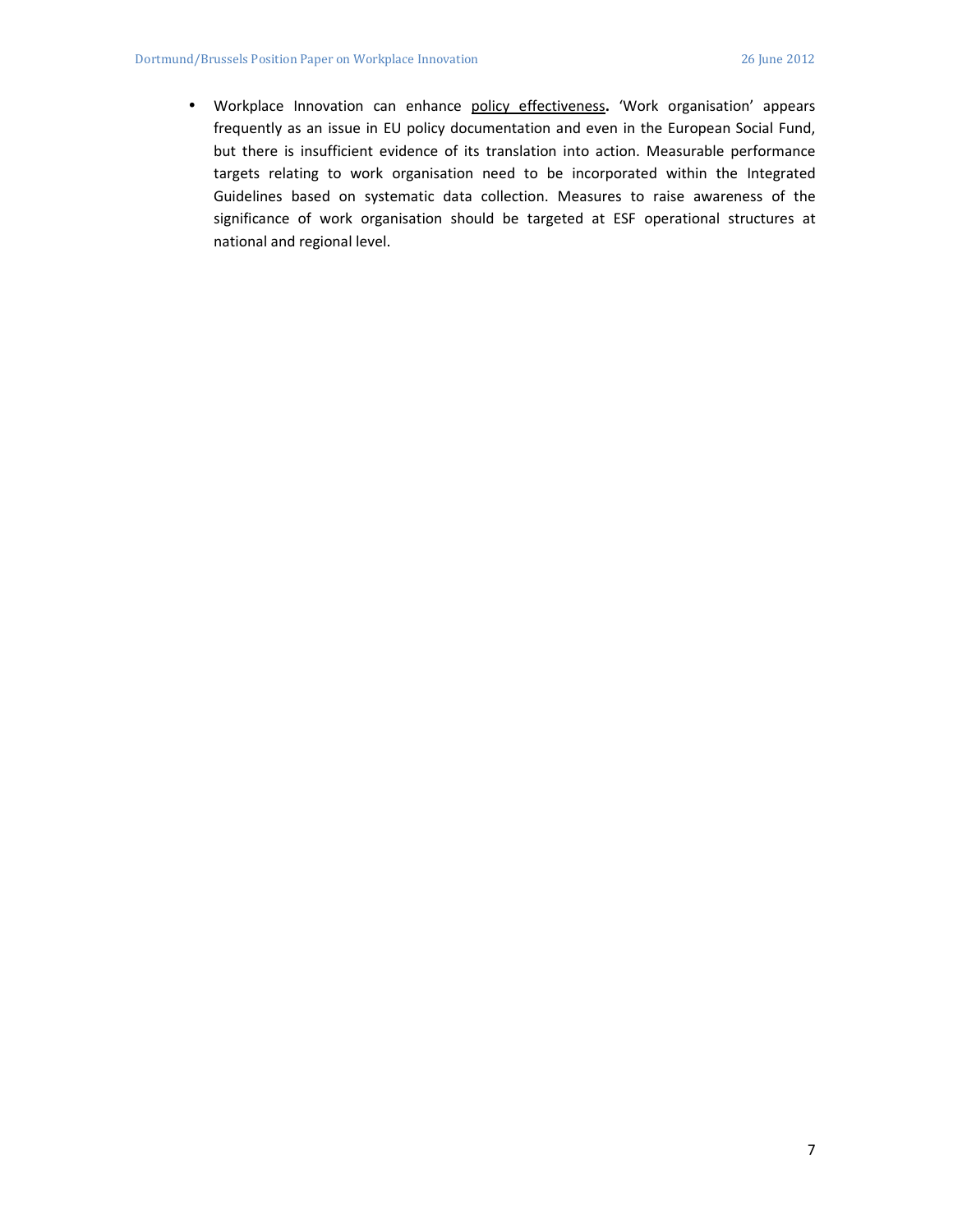## **Signatories of the Dortmund/Brussels Position Paper**

- **Agence Nationale pour l'Amélioration des Conditions de Travail (ANACT) (France) :** Julien Pelletier, Ségolène Journoud.
- **Bulgarian Academy of Sciences Institute for the Study of Societies and Knowledge (Bulgaria):** Dr. Vassil Kirov
- **European Association of National Productivity Centres:** John Heap
- **Erasmus University, Rotterdam School of Management (Netherlands):** Henk Volberda, Kevin Heij
- **Flanders Synergy (Belgium):** Chris de Wulf, Mieke Van Gramberen.
- **Hungarian Academy of Sciences Centre for Social Sciences Institute of Sociology + Szent István University - Faculty of Economics and Social Sciences (Hungary):** Csaba Makó.
- **IAO, Fraunhofer Institut für Arbeitswirtschaft und Organisation (Germany):** Walter Ganz.
- **INSCOPE, Research for Innovation (Netherlands):** Henk Volberda, Andries de Grip, Aard Groen, Steven Dhondt
- **IRES ER, Institute for Economic and Social Research Emilia-Romagna (Italy):** Volker Telljohann.
- **ISF München, Institut für Sozialwissenschaftliche Forschung e.V. (Germany):** Fritz Böhle, Judith Neumer.
- **Katholieke Universiteit Leuven, Centre for Sociological Research (CESO) (Belgium):** Pierre van Amelsvoort, Jos Benders, Ezra Dessers, Steven Dhondt, Geert Van Hootegem.
- **Maastricht University, Network of Social Innovation (NSI) (Netherlands):** Andries de Grip, Lex Borghans, Anita van Gils, Paul Iske
- **Novitech (Slovak Republic):** Attila Tóth
- **PT-DLR, Projektträger im Deutschen Zentrum für Luft- und Raumfahrt e.V.; Innovative Arbeitsgestaltung und Dienstleistungen, Bonn (Germany):** Claudio Zettel.
- **Radboud University Nijmegen, Institute for Management Research (Netherlands):** Frank Pot, Ben Fruytier.
- **Roskilde University, Centre for Working Environment and Working Life (ENSPAC) (Denmark):** Helge Hvid
- **RWTH Aachen University, Institute Cluster IMA/ZLW & IfU: Institute of Information Management in Mechanical Engineering (IMA)/Center for Learning and Knowledge Development (ZLW) & Ass. Institute for Management Cybernetics (IfU) (Germany):** Sabina Jeschke, Frank Hees, Anja Richert, Sven Trantow.
- **Swedish Council for Working Life and Social Research (Sweden):** Carin Håkansta
- **Technische Universität Dortmund, Sozialforschungsstelle Dortmund (Central scientific unit) (Germany):** Hans Werner Franz, Jürgen Howaldt, Ralf Kopp, Antonius Schröder.
- **TEKES, the Finnish Funding Agency for Technology and Innovation (Finland)**: Tuomo Alasoini, Elise Ramstad.
- **TNO, Netherlands Organization for Applied Scientific Research, Work and Employment (Netherlands):** Steven Dhondt, Klaas ten Have, Peter Oeij, Frank Pot, Fietje Vaas.
- **The Social Innovation Foundation.org (Netherlands):** Jan Jacob Hilberdink, Tony van Acquoy, Peter Everts en Jack Crielaard
- **UKWON the UK Work Organisation Network** and **Workplace Innovation Limited (United Kingdom):** Rosemary Exton, Peter Totterdill.
- **Universidad de Navarra IESE Business School (Spain):** Antonio Davila
- **University of Twente, NIKOS Centre for Innovation and Entrepreneurship (Netherlands):** Aard Groen
- **University of Copenhagen Center for Health and Society (Denmark):** Robert Karasek
- **USI Ulbo de Sitter Institute for Disruptive Design and Change (Flanders and Netherlands):** Geert Van Hootegem, Pierre van Amelsvoort.
- **VTT Technical Research Centre of Finland (Finland):** Heli Talja, Marja Toivonen
- **ZSI, Zentrum für Soziale Innovation (Austria):** Josef Hochgerner, Anette Scoppetta.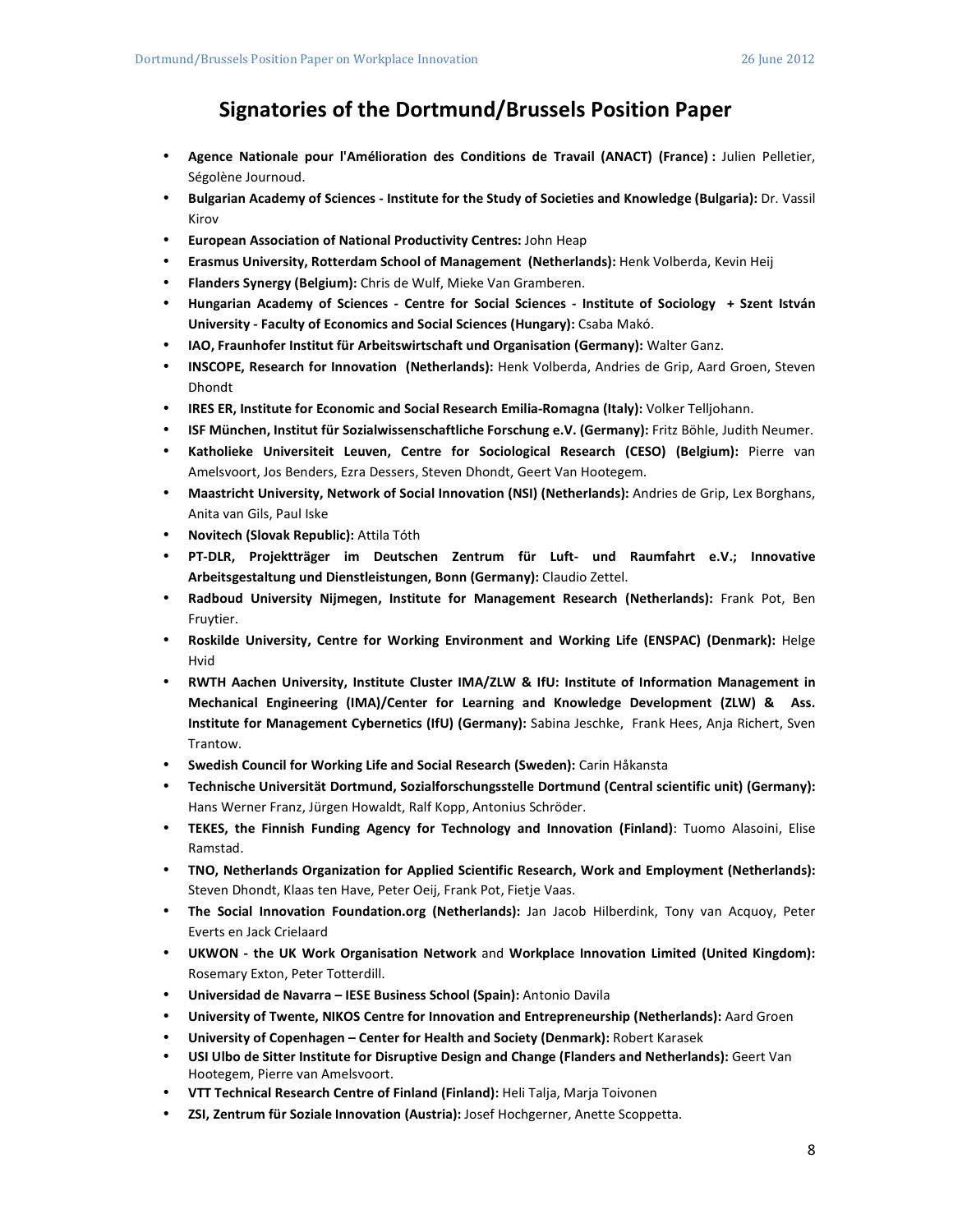## **Annex: Workplace Innovation - facts and figures**

Workplace Innovation is important because of its social, economic and labour market impact.

#### **Societal level**

While the debate about regional and national innovation systems has predominantly centred around the structural, political and institutional prerequisites for innovative capacity on a national and regional level, management and work-related aspects of innovative capacity have become more and more important (Howaldt e.a. 2010). Investments in organisational change are now visible in the New Growth Accounts (Corrado e.a., 2005). From the analysis of these accounts, it is clear that such 'intangible' investments influence up to some ten percent of economic growth The amount of such investments are very different between countries. It is still unclear 'how much investments' are needed, but not investing in organisational change leads to lower economic growth. These analyses demonstrate that:

- Such investments lead to competences at the company level which are 'fixed'. Investments in other 'intangibles' such as R&D, in patents, in HR can disappear overnight. For policy makers, organisational competences once developed remain local.
- With the European Union the highest investments are made in the UK, The Netherlands, Belgium and Germany. The lowest investments are made in Greece, Romania and Spain (Jona-Lasinio e.a., 2011).

What is unclear in these macro-figures is the type of investment classified under 'investment of organisational competences'. Research at the company or firm level is needed to show the differential impact of different types of investment.

#### **Company/firm level**

Different types of research shows consistent results on the positive economic and social impact of Workplace Innovation. The analysis of the European Community Innovation Survey (CIS) shows that organisational innovation is the only innovation type that leads to higher contemporaneous Total Factor Productivity levels. Product and process innovation only lead to higher TFP when performed in combination *with* organisational innovation. This is true for industry and service sectors, but with stronger effects in services (Polder e.a., 2010). Information and Communication Technologies explain productivity differences between the US and the European Union, but the impact on innovation runs via organisational innovation (Polder e.a., 2010). A review of some sixty American articles shows that the magnitude of the effects on efficiency outcomes is substantial, with performance premiums ranging between 15 percent and 30 percent for those investing in Workplace Innovation (Appelbaum e.a., 2011). A review of European research shows that improvements in both the quality of working life and organisational performance can go together very well (Pot e.a., 2009). The most comprehensive research on this topic in the European context is based on 470 workplace projects between 1996 – 2005 in Finland. Findings suggest that the main performance driver is staff participation (Ramstad, 2008). The most striking difference between the best and worst groups was that, in the former, staff played a role in initiating the project more often, employee participation was stronger and internal collaboration was better than in the worst group (Ramstad, 2009).

What is unclear from these results is the prevalence of Workplace Innovation practices in companies. In the *Innobarometer*, commissioned by the European Commission, innovation trends were investigated between 2006 and 2009 in sectors of industry that are supposed to be innovative. Surveyed firms had at least 20 employees. Of these enterprises, 49% introduced new or significantly improved organisational solutions (e.g. in knowledge management, workplace organisation or external relations). However this survey might be somewhat selective. In the Dutch situation, such social innovative companies would account for at best 15% of all companies (Oeij e.a., 2011). Workplace Innovation would account for 75% of innovation, technological innovation only 25% (Volberda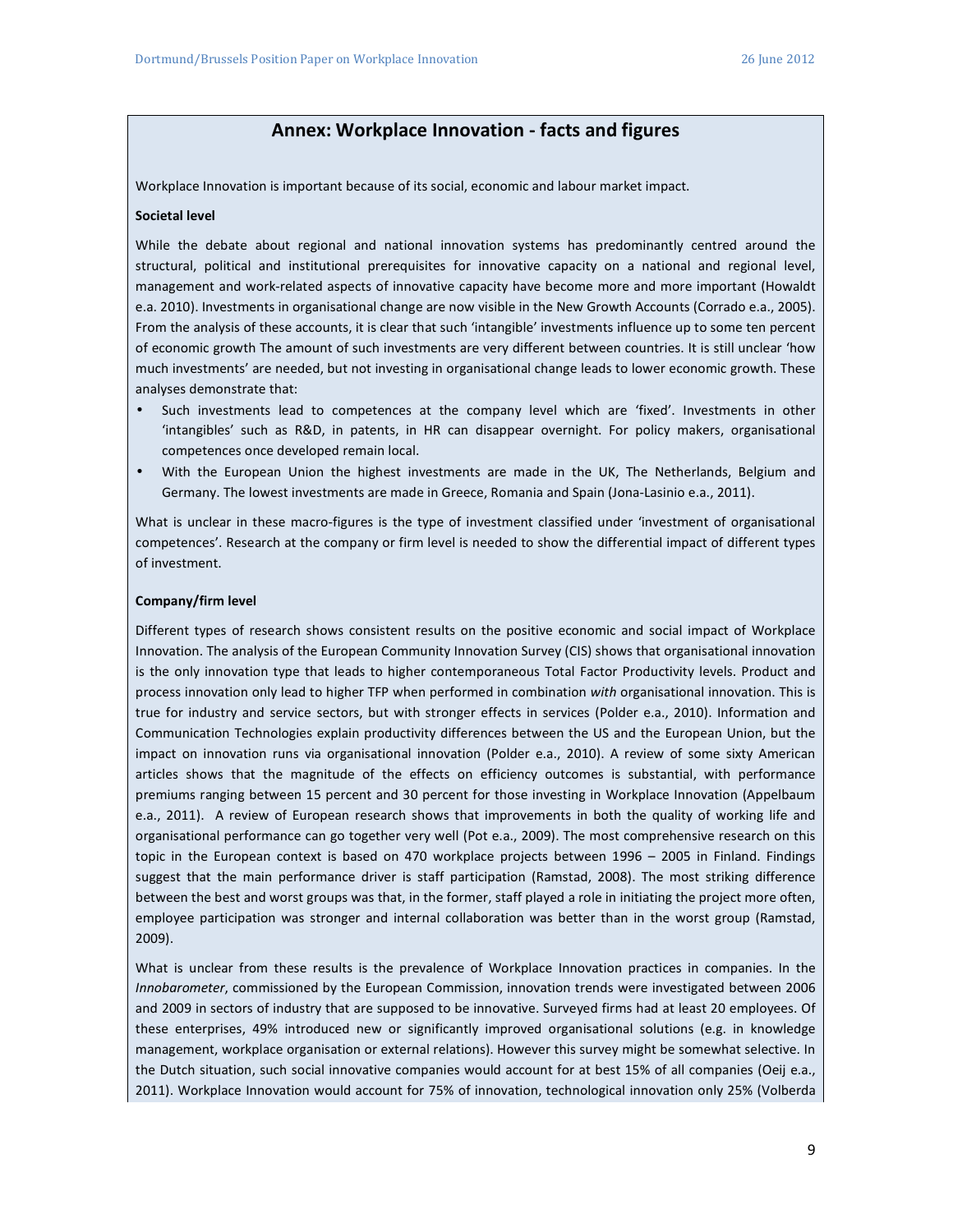e.a., 2011). Even with such evidence of the impact of WPI on performance results, it remains strange that so few companies are investing in Workplace Innovation.

#### **Worker level**

At the workplace level the best available information is found in the European Working Conditions Survey (EWCS; Eurofound, 2012). Workplace Innovation results in active work situations: workplaces and jobs in which workers have sufficient autonomy to control their work demands coupled to more discretionary capacity for learning and problem-solving. The new results of the EWCS (2010 survey) reveal striking findings:

- Job autonomy has not risen in the past decade. Improvements in autonomy over the order of tasks have been offset by decrease in autonomy over methods. The stability in job autonomy is counter balanced by an ever increasing of job demands. Over the last twenty years in Europe, some 15% more workers experience working to tight deadlines.
- Challenging work has not increased over the last twenty years. Rather, the amount of repetitive tasks has remained the same and the degree of monotonous work has slightly increased.
- New questions in the EWCS 2010 on workers' participation show that only 47% of the European workers are involved in improving work organisation or work processes in their department or organisation. Again only 47% are consulted before targets for their work are set. Of all workers, only 40% can influence the decisions that are important for their work ${}^{8}$ .

The results show important variations in the spread of active and learning forms of work organisation across EU Member States, with a clear distinction between Western European countries and Southern/Eastern European countries (OECD 2010, based on EWCS 2005).

#### **Sources**

 $\overline{a}$ 

Appelbaum, E., Hoffer Gittell, J., Leana, C. (2011). High-Performance Work Practices and Sustainable Economic Growth, Washington: CEPR - Center for Economic and Policy Research, March 20.

Corrado, C., Hulten, C., Sichel, D. (2005). Measuring Capital and Technology: An Expanded Framework. In: Corrado, C., Haltiwanger, J., Sichel, D. *Measuring Capital in the New Economy. National Bureau of Economic Research Studies in Income and Wealth*, Vol. 65., Chicago: University of Chicago Press, 11-45.

Eurofound (2012). 5<sup>th</sup> European Working Conditions Survey. Overview report. Dublin: Eurofound.

Fukao, K., Miyagawa, T., Mukai, K., Shinoda, Y., Tonogi, K. (2009). Intangible investment in Japan: measurement and contribution to economic growth. *Review of Income and wealth*, 55, 717-736.

Howaldt, J., Schwarz, M. (2010). Social Innovation: Concepts, Research Fields and International Trends. Studies for Innovation in a Modern Working Environment – International Monitoring (http://www.internationalmonitoring.com/index.php?id=256&L=1)

Jona-Lasinio, C., Iommi, M., Manzocchi, S. (2011). *Intangible capital and Productivity Growth in European Countries*. Innodrive Working Papers Series No.10, Roma: LUISS-LLEE.

OECD (2010), Innovative Workplaces: Making Better Use of Skills within Organisations, OECD Publishing.

Oeij, P.R.A., Klein Hesselink, J., Dhondt, S. (2012). Sociale innovatie in Nederland: stilstand is achteruitgang. *Tijdschrift voor HRM*, 1, 7-32

Polder, M., Leeuwen, G. van, Mohnen, P., Raymond, W. (2010). *Product, process and organizational innovation: drivers, complementarity and productivity effects.* Maastricht: UNU-MERIT (Working Paper Series, 2010-035).

Pot, F.D., Koningsveld, E.A.P. (2009). Quality of working life and organizational performance – two sides of the same coin? Discussion paper – economics of occupational safety and health *Scand J Work Environ Health* 2009;35(6):421–428

Pot, F.D. (2011). Workplace innovation for better jobs and performance. *International Journal of Productivity and Performance Management*, 60 (4), 404-415.

<sup>8</sup> http://www.eurofound.europa.eu/surveys/ewcs/2010/index.htm